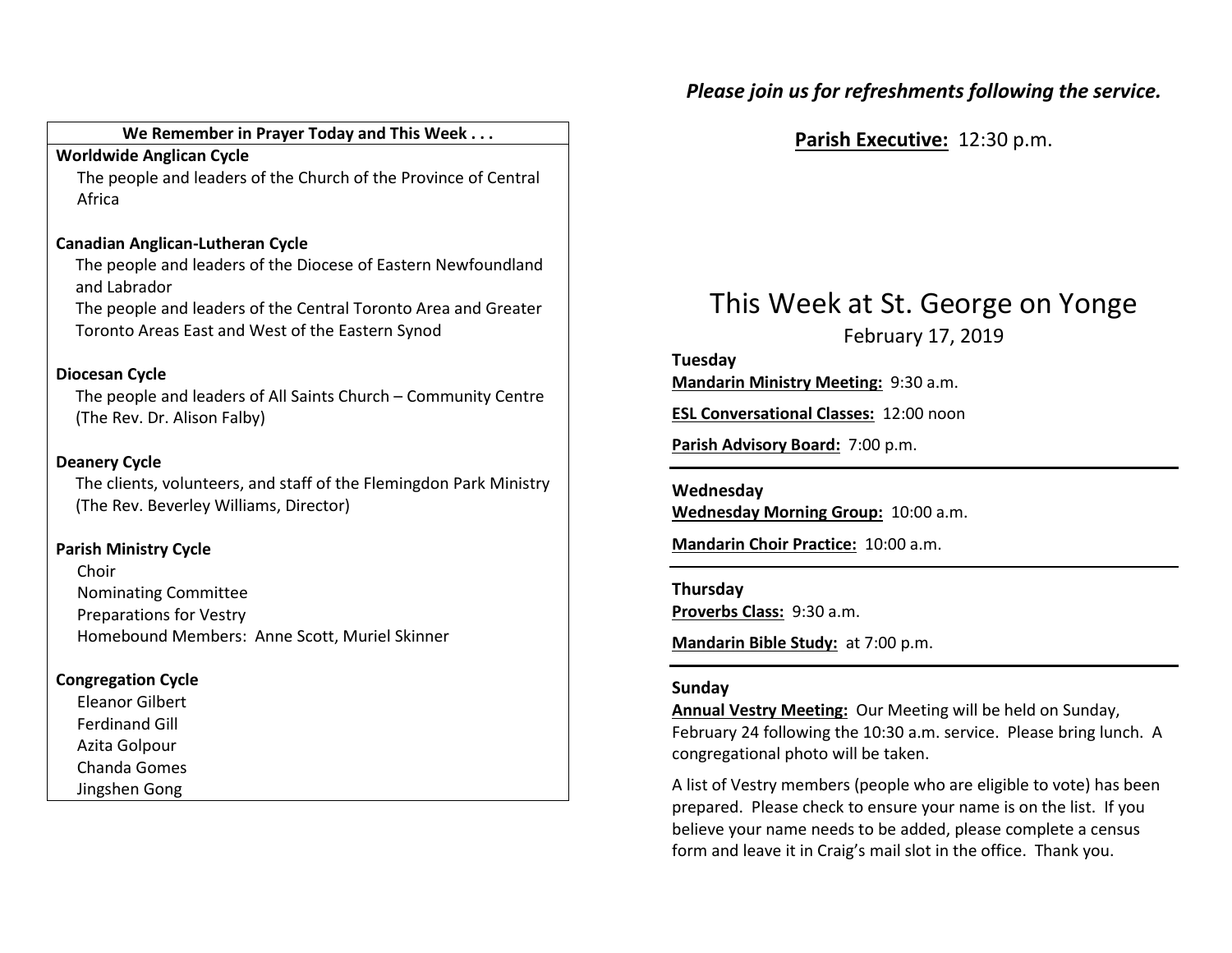# Coming Soon

Pancake Supper: Saturday, March 2 from 5:00 to 7:00 p.m. Come to eat! Come to help! Tickets are available after services and at the door: \$5 Adult & \$3 Children (4-11). For more information and to sign up to help, contact Lorraine at Ibaillie@rogers.com

# Parish Announcements

Worship at Midday will resume on Ash Wednesday, March 6.

# Community Notices

Yonge Churchill Child Care Centre: Before and after school programmes are available! Please see the flyer on the Welcome Desk for contact information.

Journey Into Light: Giving thanks for our Ordained Ministers – The Black Anglicans Coordinating Committee will be hosting the 24th annual celebration of the Black Heritage of Our Church in the Anglican Diocese of Toronto. The service will be held at 4:30 p.m. on Sunday, February 24 at St. Paul, Bloor Street, 227 Bloor Street East. Celebration music will begin at 4:00 p.m. All clergy are invited to attend and robe for the service. There will be a combined choir performing and anyone interested in participating in the choir may call (416) 540-8945 or email **j.barrow353@gmail.com** Please join us as we celebrate and give thanks in song and dance for the work and witness of our Ordained Ministers. For more information call (416) 809-4639 or e-mail blaccanglicans@gmail.com

# Today's Scripture Readings

Sixth Sunday after Epiphany (Proper 6)

| OT page 557                        |  |
|------------------------------------|--|
| BAS page 705                       |  |
| I Corinthians 15:12-20 NT page 135 |  |
| NT page 49                         |  |
|                                    |  |

# Next Sunday's Scripture Readings

Seventh Sunday after Epiphany (Proper 7)

Genesis 45:3–11,15 Psalm 37:1–12,41–42 I Corinthians 15:35–38,42–50 Luke 6:27–38

### 8:00

| Celebrant         | The Rev. Leonard Leader                            |
|-------------------|----------------------------------------------------|
| Preacher          | The Rev. Morning Wang                              |
| Readers           | Doug Heyes, Elvine Jin                             |
| Intercessor       | Raj Sircar                                         |
| 10:30             |                                                    |
| Celebrant         | The Rev. Leonard Leader                            |
| Preacher & Deacon | The Rev. Morning Wang                              |
| Readers           | Margie Lyttle, Hazel Perkin                        |
| Intercessor       | Doug Heyes                                         |
| Chalice           | Doug Heyes, Craig Robertson                        |
| Slides            | Egan Done                                          |
| Pianist           | <b>Geraldine Sperling</b>                          |
| Ushers            | Team 1: Egan Done (leader), Betty Clennett,        |
|                   | Jean Ferdinands, Sherwin Ferdinands                |
| Duty Warden       | Max Wynter                                         |
| Counters          | Team 1: Richard Snider, Carolyn Poonwoo            |
| Altar Guild       | Team 1: Doug Heyes, Elvine Jin, Nancy<br>Dodsworth |
| Refreshments      | Olga Joloud, Jackie Coxworthy                      |
|                   |                                                    |